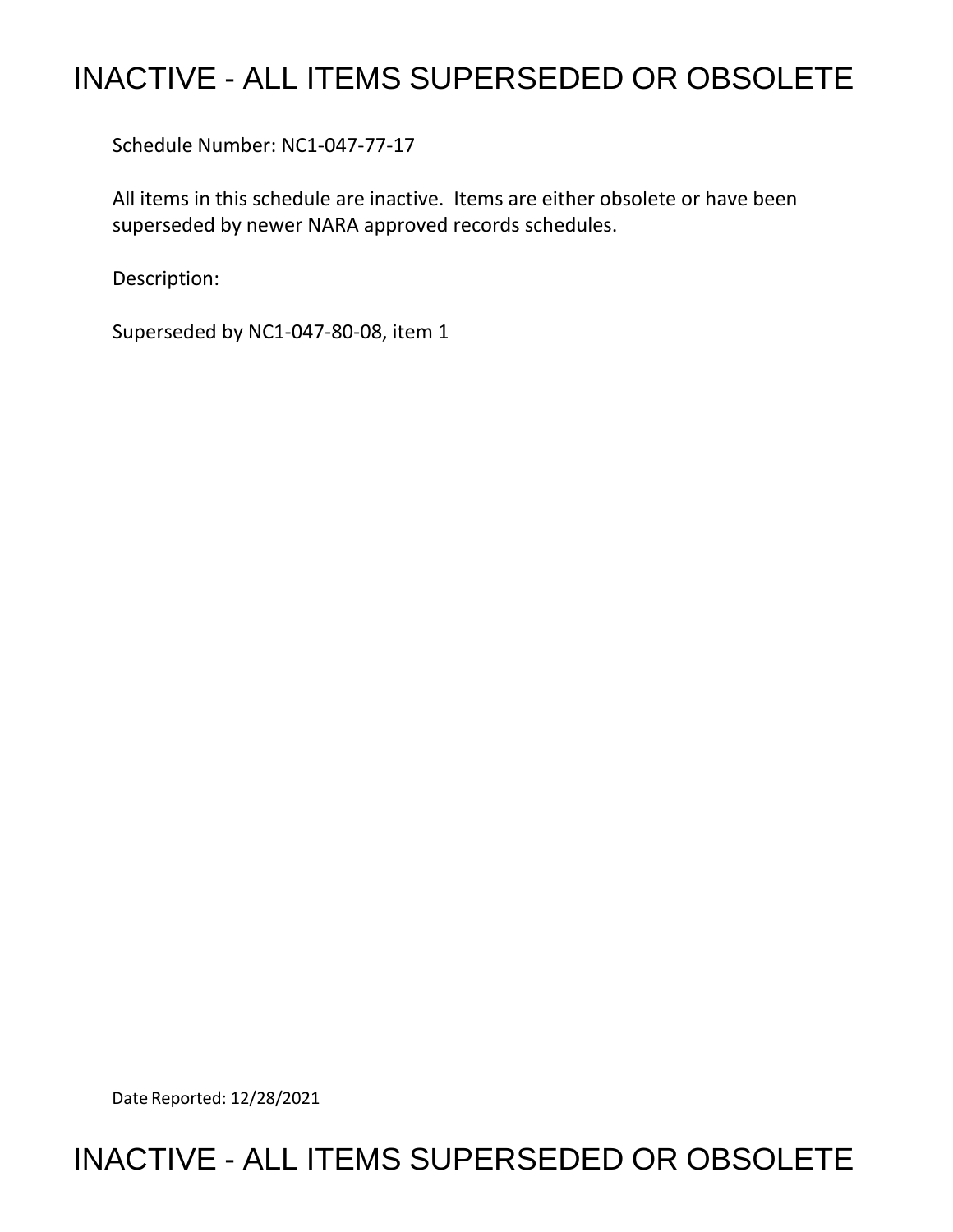| REQUEST FOR RECORDS ISPOSITION AUTHORITY<br>(See Instructions on reverse)         |                                                                                                                                                                                                                                                                                                                                                                                                                                                                                                                                                                                                                                                                                                                 |                     | <b>LEAVE BLANK</b>     |                                                                                                                                       |                      |                                                            |  |
|-----------------------------------------------------------------------------------|-----------------------------------------------------------------------------------------------------------------------------------------------------------------------------------------------------------------------------------------------------------------------------------------------------------------------------------------------------------------------------------------------------------------------------------------------------------------------------------------------------------------------------------------------------------------------------------------------------------------------------------------------------------------------------------------------------------------|---------------------|------------------------|---------------------------------------------------------------------------------------------------------------------------------------|----------------------|------------------------------------------------------------|--|
|                                                                                   |                                                                                                                                                                                                                                                                                                                                                                                                                                                                                                                                                                                                                                                                                                                 |                     |                        |                                                                                                                                       |                      |                                                            |  |
|                                                                                   |                                                                                                                                                                                                                                                                                                                                                                                                                                                                                                                                                                                                                                                                                                                 |                     | $MC1$ 47 77            |                                                                                                                                       |                      | 17                                                         |  |
|                                                                                   | GENERAL SERVICES ADMINISTRATION,                                                                                                                                                                                                                                                                                                                                                                                                                                                                                                                                                                                                                                                                                |                     |                        |                                                                                                                                       |                      |                                                            |  |
|                                                                                   | NATIONAL ARCHIVES AND RECORDS SERVICE, WASHINGTON, DC                                                                                                                                                                                                                                                                                                                                                                                                                                                                                                                                                                                                                                                           | 20408               | DATE RECEIVED          |                                                                                                                                       |                      |                                                            |  |
| 1. FROM (AGENCY OR ESTABLISHMENT)<br>Department of Health, Education, and Welfare |                                                                                                                                                                                                                                                                                                                                                                                                                                                                                                                                                                                                                                                                                                                 |                     |                        |                                                                                                                                       |                      |                                                            |  |
| 2. MAJOR SUBDIVISION                                                              |                                                                                                                                                                                                                                                                                                                                                                                                                                                                                                                                                                                                                                                                                                                 |                     |                        | NOTIFICATION TO AGENCY<br>In accordance with the provisions of 44 U.S.C. 3303a the disposal re-                                       |                      |                                                            |  |
| Social Security Administration<br>3. MINOR SUBDIVISION                            |                                                                                                                                                                                                                                                                                                                                                                                                                                                                                                                                                                                                                                                                                                                 |                     |                        | quest, including amendments, is approved except for items that may<br>be stamped "disposal not approved" or "withdrawn" in column 10. |                      |                                                            |  |
|                                                                                   | Office of Management and Administration                                                                                                                                                                                                                                                                                                                                                                                                                                                                                                                                                                                                                                                                         |                     |                        |                                                                                                                                       |                      |                                                            |  |
|                                                                                   | 4. NAME OF PERSON WITH WHOM TO CONFER                                                                                                                                                                                                                                                                                                                                                                                                                                                                                                                                                                                                                                                                           | <b>5. TEL. EXT.</b> |                        |                                                                                                                                       |                      |                                                            |  |
|                                                                                   |                                                                                                                                                                                                                                                                                                                                                                                                                                                                                                                                                                                                                                                                                                                 |                     | $\frac{5-16-77}{Date}$ |                                                                                                                                       |                      |                                                            |  |
|                                                                                   | George S. Yamamura<br>6. CERTIFICATE OF AGENCY REPRESENTATIVE:                                                                                                                                                                                                                                                                                                                                                                                                                                                                                                                                                                                                                                                  | 594-5770            |                        |                                                                                                                                       |                      |                                                            |  |
| X                                                                                 | I hereby certify that I am authorized to act for this agency in matters pertaining to the disposal of the agency's records;<br>that the records proposed for disposal in this Request of ______ page(s) are not now needed for the business of<br>this agency or will not be needed after the retention periods specified.<br>A Request for immediate disposal.<br><b>B</b> Request for disposal after a specified period of time or request for permanent<br>retention.                                                                                                                                                                                                                                        |                     |                        |                                                                                                                                       |                      |                                                            |  |
| C. DATE                                                                           | <b>D. SIGNATURE OF AGENCY REPRESENTATIVE</b>                                                                                                                                                                                                                                                                                                                                                                                                                                                                                                                                                                                                                                                                    | <b>E: TITLE</b>     |                        |                                                                                                                                       |                      |                                                            |  |
|                                                                                   |                                                                                                                                                                                                                                                                                                                                                                                                                                                                                                                                                                                                                                                                                                                 |                     | st. Records Mg         |                                                                                                                                       |                      |                                                            |  |
| 7.<br>ITEM NO.                                                                    | 8. DESCRIPTION OF ITEM<br>(With Inclusive Dates or Retention Periods)                                                                                                                                                                                                                                                                                                                                                                                                                                                                                                                                                                                                                                           |                     |                        |                                                                                                                                       | SAMPLE OR<br>JOB NO. | 10.<br><b>ACTION TAKEN</b>                                 |  |
|                                                                                   | RECORDS RETENTION AND DISPOSAL SCHEDULE<br>OFFICE OF MANAGEMENT AND ADMINISTRATION<br>EQUAL EMPLOYMENT OPPORTUNITY<br>EEO)<br>FILES<br>DISCRIMINATION COMPLAINT CASE FILES<br>Files accumulated in the receipt and processing of<br>complaints of discrimination by employees or applicants<br>for employment with Civil Service. The files contain<br>complaints, investigative reports, withdrawal notices,<br>related background information, copies of decisions<br>rendered on the complaint, and other related records.<br>Offices Retaining Official Discrimination Complaint<br>Case Files - Transfer to the SSA Records Holding Area<br>after final resolution of case. Destroy 2 years<br>thereafter. |                     |                        |                                                                                                                                       |                      |                                                            |  |
| $115 - 107$ /                                                                     |                                                                                                                                                                                                                                                                                                                                                                                                                                                                                                                                                                                                                                                                                                                 |                     |                        |                                                                                                                                       | Revised April, 1975  | STANDARD FORM 115<br><b>Prescribed by General Services</b> |  |

Prescribed by General Services Administration FPMR (41 CFR) 101-114

Just to againg 5/22/77

 $\langle \sigma \rangle$